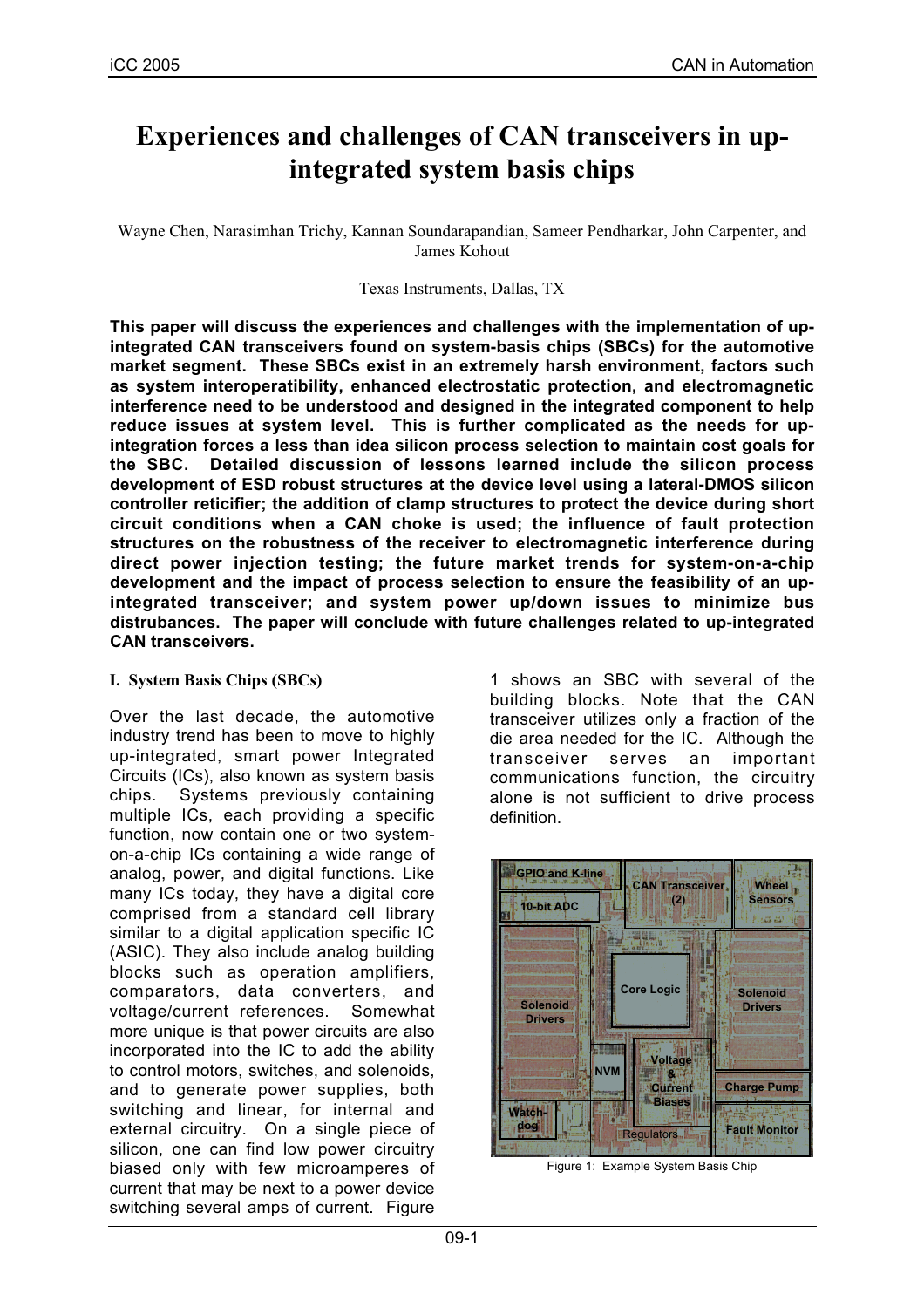### **II. The Challenge**

To build an up-integrated CAN transceiver on a highly integrated IC is a challenge as the semiconductor technology that is chosen is not based solely for the transceiver. Higher levels of integration force semiconductor process development engineers to choose fabrication steps and create components that offer higher levels of digital integration with high precision analog devices and high voltage power devices. The addition of power devices also benefits CAN transceiver design as higher voltage components allow the common-mode range specification to be met.

However, the process must also be a lowcost solution. To achieve this goal, a junction isolated process is used instead of the more expensive dielectric isolated process. Junction isolation requires fewer process steps, and is hence less expensive to manufacture. However, dielectric isolation benefits from the lack of active parasitic components which complicate circuit design and often cause unsuspected operation. These parasitic components often become active if the node is allowed to traverse above or below the supplies, thereby forward biasing PN junctions . Furthermore, it is important to realize that these PN junctions can be the base emitter junction of NPN or PNP transistors. Figure 2 shows a CMOS cross-section with the numerous parasitic components that exist.



Figure 2: CMOS cross-section with active parasitic components

Regardless of these process technology challenges, the automotive environment requires a robust transceiver design. While needing to meet the ISO11898 standard, additional requirements are needed in the areas of electrostatic discharge protection (ESD) and electromagnetic immunity (EMI). While

the standard recommends protection to short circuit faults from battery and ground, as well as shorted load conditions, the use of chokes to improve radiated emissions can cause higher than expected transient voltages along the CAN bus which the transceiver must tolerate without failure.

#### **III. ESD Protection**

Insufficient ESD protection on the CAN bus pins is one of the leading causes of failures and device returns. As the bus pins are the means of communication between different modules within the car, it is susceptible to mishandling during assembly or maintenance as the pins are exposed to an unprotected environment.

Although every company quality target is zero DPPM (defective parts per million), automotive companies insist on it. Defective parts can come during the assembly process, initial testing, or field failures. The failures due to ESD exposure must be reduced or eliminated, and increasing protection levels is one of the methods that can be implemented on ICs.





There are two main models for the ESD event: human body model and the International Electrotechnical Commission (IEC). Although human body is the most familiar to IC manufactures, IEC is more important to system engineers. The IEC strike is much more severe due to the higher capacitance and voltage, as well as the requirement that the strike occur when the device is both powered-on and –off. IEC is presently a focus as it is believed to be representative of actual ESD events in the field. Figure 3 illustrates the differences between the HBM and IEC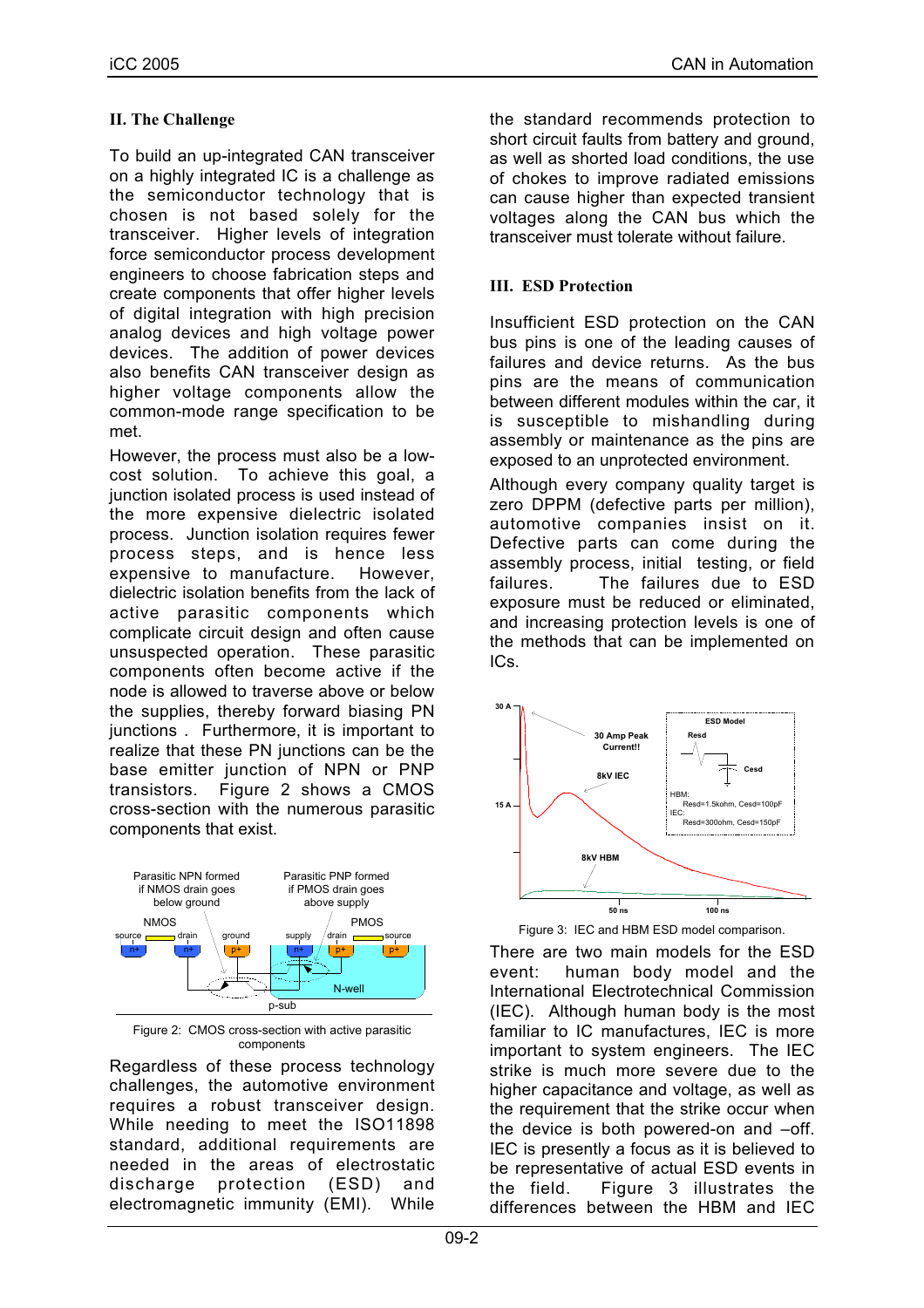ESD model, as well as the transient current waveform for an 8kV strike.

Car makers and tier-1 suppliers (module suppliers to the carmakers) have continued to increase demands on ESD performance. European companies have been steadily increasing performance requirements from 8kV to 15kV over the past few years, with the Japanese manufactures requesting as high as 25kV.

Traditional ESD structures that clamp the output voltage to protect internal circuitry have been tried. However, it is important to keep in mind that for a 25kV IEC ESD strike, it is expected that currents of 45 amps are expected to exist for 50nsec. Although ESD structures are able to handle this amount of energy (<30uJ), it is difficult to create a traditional clamp structure that has sufficiently low resistance to protect the internal circuitry.

The characteristic of a good ESD protection device is a low impedance when conducting under ESD strike, completely inactive during normal operating condition, fast turn on and capability to turn off the low impedance path at the conclusion of the ESD strike. An SCR, if it can be successfully turned off without latch up or other problems in the IC, is a very attractive ESD protection device because of the very low impedance in the on state. This is accomplished by allowing the voltage to "snap-back" once the triggering voltage is reached, enough margin is gained to offset any issues caused by parasitic on-resistance.

The device is built in a bipolar complimentary MOS (BiCMOS) process.<sup>1</sup> The SCR structure is based on the standard LDMOS device with characteristics which have been reported in [ii]. Figures 4a and 4b compares the cross sections of the standard 60V LDMOS device and the new SCR-LDMOS device. As can be seen from Figure 4b, current flowing underneath the drain side p-region can forward bias the p-n junction on the drain side, thus helping trigger the pnpn SCR structure. Details of this structure can be found in reference [iii].

Although this device increased the level of ESD protection, a problem was introduced. One of the major disadvantages with using an SCR structure is that the if the SCR

were to fire while the bus was shorted to battery, then there would be no way to unlatch the SCR. Under these conditions, the SCR would be destroyed. This can be protected, but it is then important to understand situations that could cause the SCR to trigger.



Figure 4b: SCR-LDMOS cross-section

#### **IV. Inductive kicks – another problem**

One aspect of the CAN bus that can cause excessive voltage transients is the inductance associated with the wiring under short circuit conditions. Figure 5 shows a system under short circuit conditions and the current circuit configuration to protect against positive voltage transients. As the driver is turned on, CANL goes into current limit, establishing a current in the inductor. When the driver turns off, inductance in the wiring tries to maintain the same level of current and since the CANL node is now high-impedance, the voltage on CANL rises until the energy in the inductor is removed. As the inductance of the line is small, it does not have significant amounts of energy. Traditionally implemented ESD structures are able to handle this transient.

However, if an SCR ESD device is used for protection, then damage can occur as this voltage transient spike will trigger the ESD structure. When a short is applied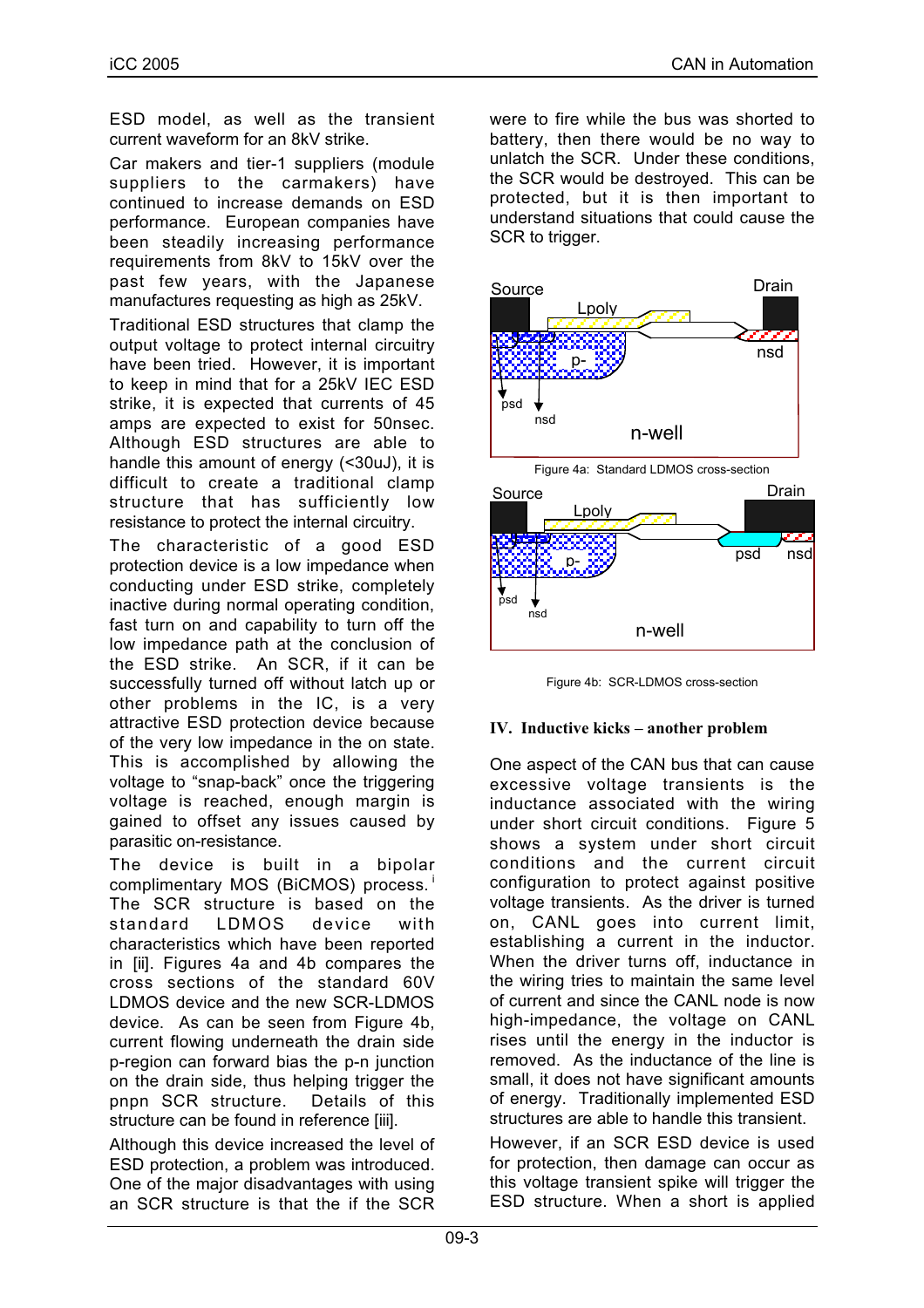from a low impedance source, the SCR will continue to conduct until it is destroyed.



Figure 5: Circuit showing short circuit condition and lowside snubber circuit to prevent voltage transient.

To solve this problem, a low-side snubber circuit is used to limit the voltage on the CAN pins. The IV characteristic of this circuit is much like a diode, except that the forward voltage is much higher. Care needs to be taken in designing the clamp to account for process and temperature variations of both the forward voltage of the snubber and the triggering voltage of the ESD structure. The forward voltage of the snubber always needs to be lower than the ESD triggering voltage.

#### **V. CAN Chokes**

In some systems, CAN chokes are required to both minimize radiated emissions, and improve the immunity of the receiver. The choke is best described as a transformer using in-phase windings. During the dominate state transition, the choke attempts to match the currents coming out of CANH and going into CANL. This provides as much symmetry as possible for the current waveform, and hence preserves the common-mode voltage signal as measured at the midpoint of the termination. For noise that is coupled on to both CANH/CANL, the choke acts as a filter to remove the common-mode component of the signal. Any currents that are flowing from the bus to the transceiver pin are cancelled as their magnetic fields within the transformer are equal and opposite.

Unlike the bus wiring, the CAN chokes are known to have inductances as high as 100uH. This requires that the snubber network needs to be designed to handle this energy.

So far, we have only discussed the CANL pin. The CAN choke is a transformer, and hence changes in current in one of the transformer windings can affect the current through the other. Figure 6 illustrates the condition where a 20V short condition occurs along the bus side of the choke. When the driver goes into dominate state, the current builds up in the choke on the CANL side. As most transceivers are designed with a current limit, this part of the waveform does not pose any problems for the device.

However, upon entering recessive state, the CANL pin starts to transition positive as the current in the transformer cannot immediately change. The voltage increases to a point where the polarity across the transformer is changed, at which point the current begins to decay. However, this change in current is mirrored in the other winding which raises the voltage on CANH. Under these conditions, it can be shown that the change in voltage is approximately equal for both CANH and CANL. The problem is that CANH begins at the short circuit voltage (in this example, 20V). If CANL is allowed to rise to 30V as dictated by the snubber network, then CANH will also rise to 30V resulting in a final voltage of 50V. This voltage is bevond the ESD triggering voltage, and must be lowered.



Figure 6: CAN short circuit with CAN choke

The solution to this issue is to provide an additional snubber network on the CANH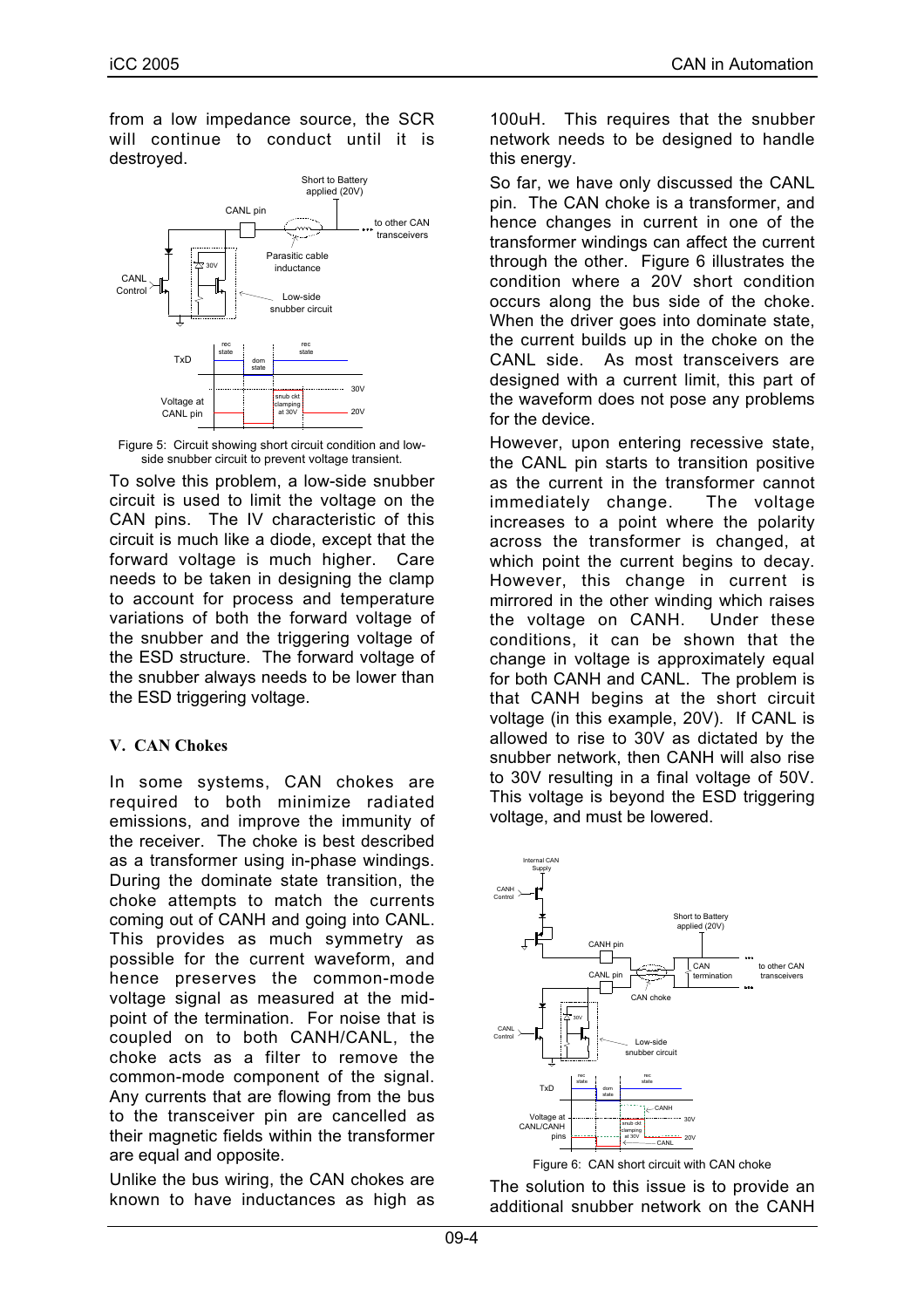pin as well. Although the amount of energy needed for the CANH winding is much smaller, it is important to keep the electrical matching between CANH and CANL for good signal quality.

#### **VI. Electromagnetic Immunity Testing**

It is difficult to translate noise/coupling sources in the car to something that the IC designer can use to design/simulate a robust transceiver. The current focus for Tier1 and SBC developers is the Direct Power Injection (DPI) test which is used as a gauge of the robustness of a CAN transceiver in an automotive environment.

A brief overview of the DPI test is shown in figure 7. A RF power amplifier is used to inject a common-mode AC signal onto the CAN bus during transmission and the RxD output of the transceiver is monitored for any glitches or jitter based upon the RxD mask. This signal frequency ranges from 1 MHz to 2 GHz, and input power is as high as 36dbm. However, as the impedance of the CAN bus is not constant, this signal could range from 28 Vpeak for a 50 ohm termination to 56 Vpeak for a high impedance load.



Figure 7: DPI test steup and RxD bus mask.

To achieve this level of performance, it is not necessary to increase the commonmode voltage range of the receiver to +/- 56 Vpeak. However, it is important to maintain dominate or recessive voltage levels during the DPI test. For dominate mode, this is normally not a problem as the driver will provide a low impedance path to either the supply or ground. This will keep the bus in a dominate state.

For recessive state, the CAN bus pins needs to be matched as closely as possible to prevent the generation of any differential mode signal. Care must be taken that this be done for both DC and AC cases.

Although dominate state appears to have less concern during the DPI test, there is a concern with the tripping of over-current detection signals. For SBCs, fault reporting is required to inform the module of communication issues. If a short circuit fault occurs, specific actions are taken which may include discontinuing communications. Given the high voltages that are being injected on the bus, it is quite possible that the over-current fault be triggered. To eliminate this occurrence, both analog and digital filtering is used to distinguish between a true short circuit fault and coupling from a radiating emissions source.

## **VII. Interoperatability Issues**

Normal operation of the CAN bus is well understood. However, complications arise during the up-integration of a transceiver onto a more complicated device, as well as demands from customers to make the transceiver as robust as possible.

One example of an interoperatability issue occurred during power-up and –down of the system or module. The SBC shown in figure 1 is powered from the car battery, and then internal supplies for logic, analog, and the CAN module are generated. However, if the CAN transceiver section receives it's power prior to the logic, the CAN can be inadvertently be driven into dominate mode, and pull down the bus during power up sequencing.

SBCs are custom devices, and are subject to additional specifications beyond IS018949. For example, faster loop times are being requested to minimize the affects of wiring associated delays. This usually requires some active circuitry to assist with the dominate-to-recessive state transition. The concern is during arbitration the bus may be pulled to a recessive state momentarily during the transition. Again, care must be taken that this circuitry does not affect bus while performing its task.

Another issue that has been experienced is the loss-of-ground condition. Under these conditions, the ground of the module is disconnected from the chassis while the battery connection is still maintained. Current paths through the module and the